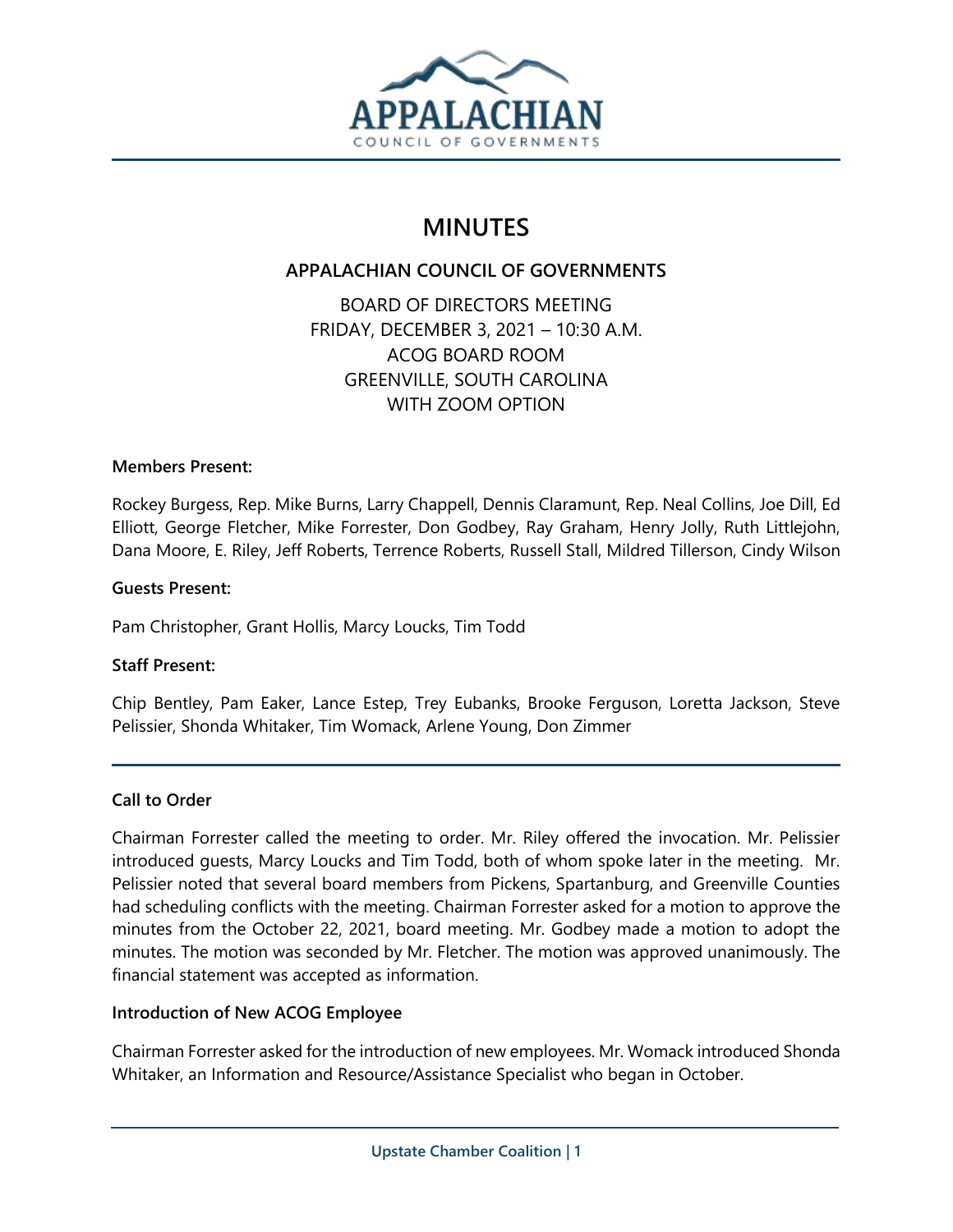

# **Recognition of ACOG Board Members Whose Terms Will Expire at the End of the Month**

Chairman Forrester acknowledged Mayor Larry Chappell for his service to the ACOG board. He served on the board from 2016 – 2021.

## **Recognition of ACOG Employees who have Recently Celebrated Milestone Anniversaries**

Chairman Forrester recognized Ombudsman, Melissa Drakeford, and Information and Referral/Assistance Specialist Supervisor, Pam Eaker, for five (5) years of service with ACOG. He also recognized Accountant, Loretta Jackson for ten (10) years and Deputy Executive Director, Chip Bentley, for twenty-five (25) years of service. All staff members were given plaques of recognition by the Chairman and Executive Director.

## **Discover Upcountry Carolina Association**

Chairman Forrester introduced Tim Todd, Executive Director of Discover Upcountry Carolina. Mr. Todd explained the organization's role in regional tourism and development, and detailed its marketing strategy. Upcountry SC targets the leisure traveler through travel guides and digital media, including its website upcountrysc.com and social media. Mr. Todd discussed special events, public relations with writers and influencers, and partnerships with other tourism organizations. The agency monitors tourism legislation and policy issues, as well as the economic impact in Upcountry SC. Mr. Todd answered questions from the board and explained COVID-19's effect on tourism.

# **ACOG FY2021 Audit Presentation**

Chairman Forrester called on Marcy Loucks, CPA, a partner with McKinley, Cooper & Co., to report on the annual financial audit ending June 30, 2021. Ms. Loucks reviewed the Statement of Net Position and Statement of Activities and explained the net position increased by \$157,616 from the previous year. She reported that ACOG is making required contributions to the retirement fund. There are no long term assets or debt. The agency requires very little variance and has good budgeting.

#### **Appalachian Leadership Institute**

Chairman Forrester asked Mr. Godbey to speak about his experience with the Appalachian Leadership Institute (ALI). Mr. Godbey shared that ALI is made up of forty (40) members from thirteen (13) states ranging from Alabama to New York. He explained how the institute divided the members into groups to share information about each area and its unique issues. Mr. Godbey mentioned several economic development challenges that were discussed.

Mr. Pelissier added that the institute is recruiting for the next class now and encouraged board members to refer young leaders in the area to apply.